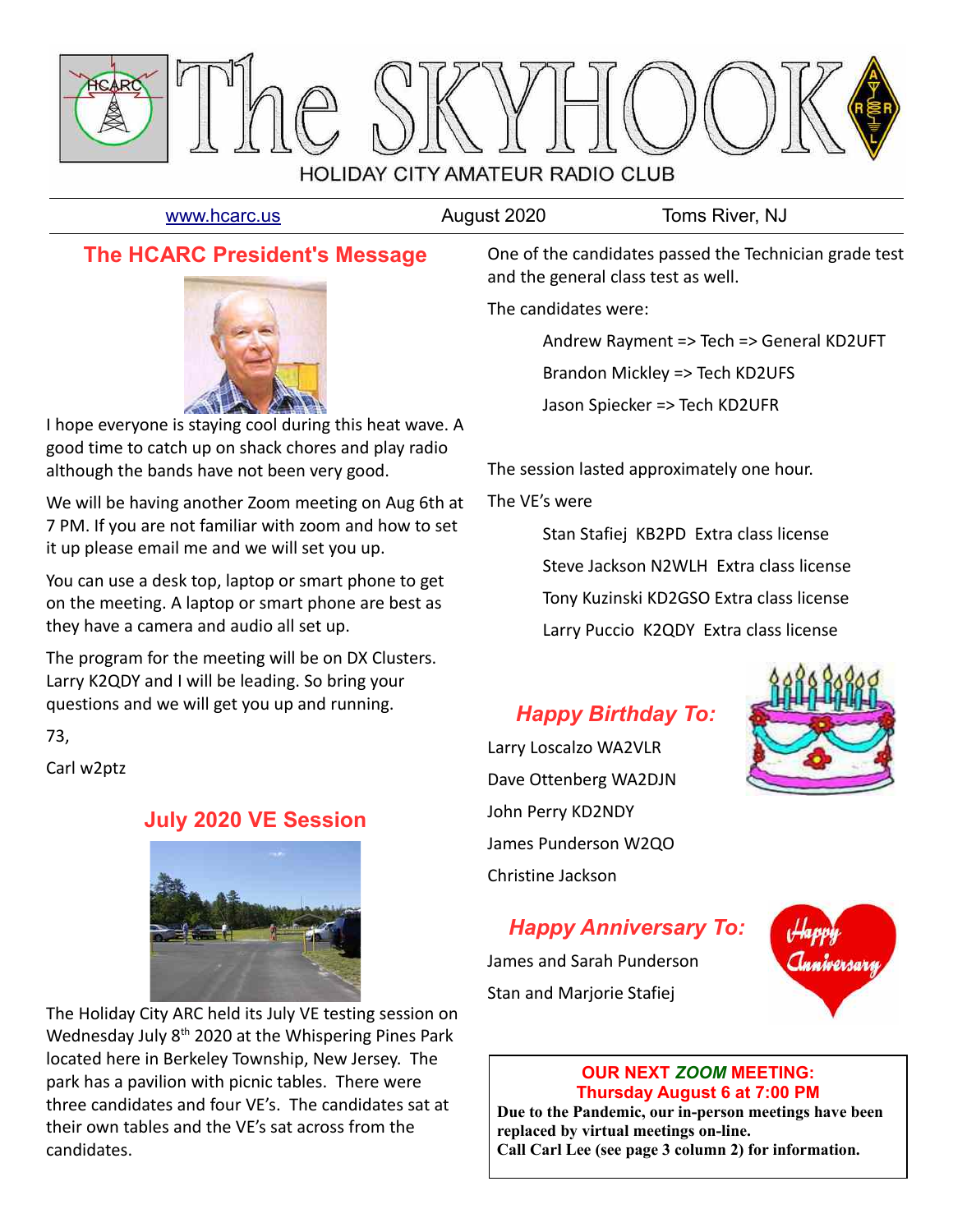## **Ocean County ARES® News**

– August, 2020

The next meeting of Ocean County ARES will be a Zoom meeting on Wednesday, August 19th at 7:00 PM. Meeting codes will be sent via Groups.io a day or two before the meeting.

Ocean County ARES will be holding VE sessions in accordance with our published website schedule starting in July. Social Distancing rules are in effect and masks are to be utilized. The Ocean County EOC is large enough to adequately space operators apart for testing. Contact N2LD, Lead VE, if you are interested in taking an exam.

The Ocean County NVIS Team, NJ2N, KB2RUV and KD2FFR, continue to test each weekend on 80 and 40 meters. They have now moved out of Ocean County and are travelling throughout SNJ.

The KC2QVT repeater in Tabernacle (Burlington County) is now operational on C4FM for the SCERN in SNJ. The output frequency is 445.33125 MHz with an input of 440.33125 MHz. It is ONLY operational for C4FM and not FM, so no PL is listed.

From the July 16, 2020 ARRL Letter:

The first DX Engineering (DXE) Virtual Hamfest and DX Academy takes place on Saturday, July 25, Both virtual events are free. Register for the Zoom platform presentations or watch live on the DXE YouTube channel. The DXE hamfest starts at 9 AM. The DX Academy starts at 1 PM. Visit the DXE Facebook page or On All Bands blog for more information.

You can now submit a USGS earthquake response form directly from Winlink Express. Open a new message, click on template and under USGS, highlite USGS DYFI.txt, then click on select. Your web browser will open to a USGS form. Complete the form and click on submit on the bottom. Follow the directions for submitting any Winlink message by posting to your outbox and open any session to transmit.

Winlink Express is always available as a download at:

### https://downloads.winlink.org/User%20Programs/

I encourage every ARES operator to have Winlink Express installed on their PC and as a minimum, use it in the Telnet mode. Winlink catalog requests will be sent to you just for asking. The image below is an example of catalog requests for learning Winlink.

| Categories                                                      | Inquiry ID        | <b>Description</b>                               | S26   | Selections                                         |
|-----------------------------------------------------------------|-------------------|--------------------------------------------------|-------|----------------------------------------------------|
| ARCTIC ICE                                                      | <b>INTRO</b><br>۸ | Introduction to the exercise series, terminology | 5374  |                                                    |
| AUSTRIA BCST<br>GMD METER                                       | TASK <sub>1</sub> | Task 1 - Setup Software, Account.                | 11056 |                                                    |
| HF NETS<br><b>HONDURAS</b>                                      | TASK 10           | Task 10 - NC AUXCOMM PTS hemit                   | 5418  |                                                    |
| INDIAN OCEAN                                                    | TASK <sub>2</sub> | Task 2 - Radio Setup, Get On the Air             | 25817 |                                                    |
| <b>LIGHTNING</b><br>METAR                                       | TASK 3 IMP        | Contact Import to for use with Task 3            | o     |                                                    |
| <b>METAREA</b><br>METAREA 1                                     | TASK <sub>3</sub> | Task 3 - Contact Lists: Tools                    | 11963 |                                                    |
| METAREA II                                                      | TASK 4            | Task 4 - Frequency Lists                         | 6996  |                                                    |
| METAREA III<br><b>METAREA IV</b>                                | TASK <sub>5</sub> | Task 5 - Message Handing, Tools, Forms           | 13384 | Double click to add or<br>delete query selections. |
| METAREA IX<br><b>METAREA V</b>                                  | TASK 6            | Task 6 - Peerto-Peer Operations                  | 6559  |                                                    |
| METAREA VIII                                                    | TASK 7            | Task 7 - Easy Radiograms                         | 9323  | <b>Post Request</b>                                |
| METAREA X<br>METAREA XII.                                       | TASK B            | Task 8 - Catalog, ICS-309 Form                   | 5963  | Last Uodate                                        |
| METAREA XIV<br>METAREA XVI                                      | TASK <sub>9</sub> | Task 9 - Hybrid Network, Operating Sans Internet | 17744 | 0000-00-00 00:00                                   |
| <b>NEWS</b><br>NICARAGUA                                        |                   |                                                  |       | Update catalog list                                |
| PROPAGATION<br>S/PACIFIC WX                                     |                   |                                                  |       | Update via Internet                                |
| SAT KEPS<br>SAT PIX<br>UK CADET<br>WINLINK-101                  |                   |                                                  |       | Request update via radio                           |
| WL2K HELP<br>WL2K RMS<br><b>WL2K TERMS</b><br><b>WLZK USERS</b> |                   |                                                  |       | Cancel                                             |

*Example of catalog requests for learning Winlink*

| Close      | Select Terministe ICC 313 ICC 314 Associate<br>Template Manager | $D = +1 - D + 1$ | × | <b>E-all Check</b> |        |
|------------|-----------------------------------------------------------------|------------------|---|--------------------|--------|
| From: WX2N | Edit<br>Select<br>Close<br>Add<br>Remove                        |                  |   | receipt            | Set De |
| To:        | Standard Templates (version 1.0.124.0)                          |                  | ۸ |                    |        |
| Cc:        | (4) A - User Information                                        |                  |   |                    |        |
| Subject:   | <b>IF AK STATE Forms</b>                                        |                  |   |                    |        |
|            | <b>E</b> ARC Forms                                              |                  |   |                    |        |
| Attach:    | <b>G</b> ARRL Forms<br><b>G</b> CA STATE Forms                  |                  |   |                    |        |
|            | <b>EL CANADIAN Forms</b>                                        |                  |   |                    |        |
|            | FEMA Forms                                                      |                  |   |                    |        |
|            | <b>FL STATE Forms</b>                                           |                  |   |                    |        |
|            | F-FMRE Forms                                                    |                  |   |                    |        |
|            | <b>GENERAL Forms</b>                                            |                  |   |                    |        |
|            | 角-HICS Forms                                                    |                  |   |                    |        |
|            | (4) IARU Forms                                                  |                  |   |                    |        |
|            | F-ICS USA Forms                                                 |                  |   |                    |        |
|            | <b>G. OH STATE Forms</b>                                        |                  |   |                    |        |
|            | <b>IF OR STATE Forms</b><br><b>GI-OTHER MEDICAL Forms</b>       |                  |   |                    |        |
|            | <b>FRADIOGRAM RRI Forms</b>                                     |                  |   |                    |        |
|            | G SATERN Forms                                                  |                  |   |                    |        |
|            | <b>F-SHARES Forms</b>                                           |                  |   |                    |        |
|            | <b>E-TX STATE Forms</b>                                         |                  |   |                    |        |
|            | L- USGS                                                         |                  |   |                    |        |
|            | <b>USGS DYFLM</b>                                               |                  |   |                    |        |
|            | <b>EL VA STATE Forms</b>                                        |                  |   |                    |        |
|            | <b>GI-WA STATE Forms</b>                                        |                  |   |                    |        |
|            | <b>(4) WEATHER Forms</b>                                        |                  |   |                    |        |
|            | G. WI STATE Forms                                               |                  |   |                    |        |
|            | Global Templates                                                |                  |   |                    |        |

*USGS Earthquake Response Form*

73 de WX2NJ Bob Murdock

Ocean County Amateur Radio Emergency Service® EC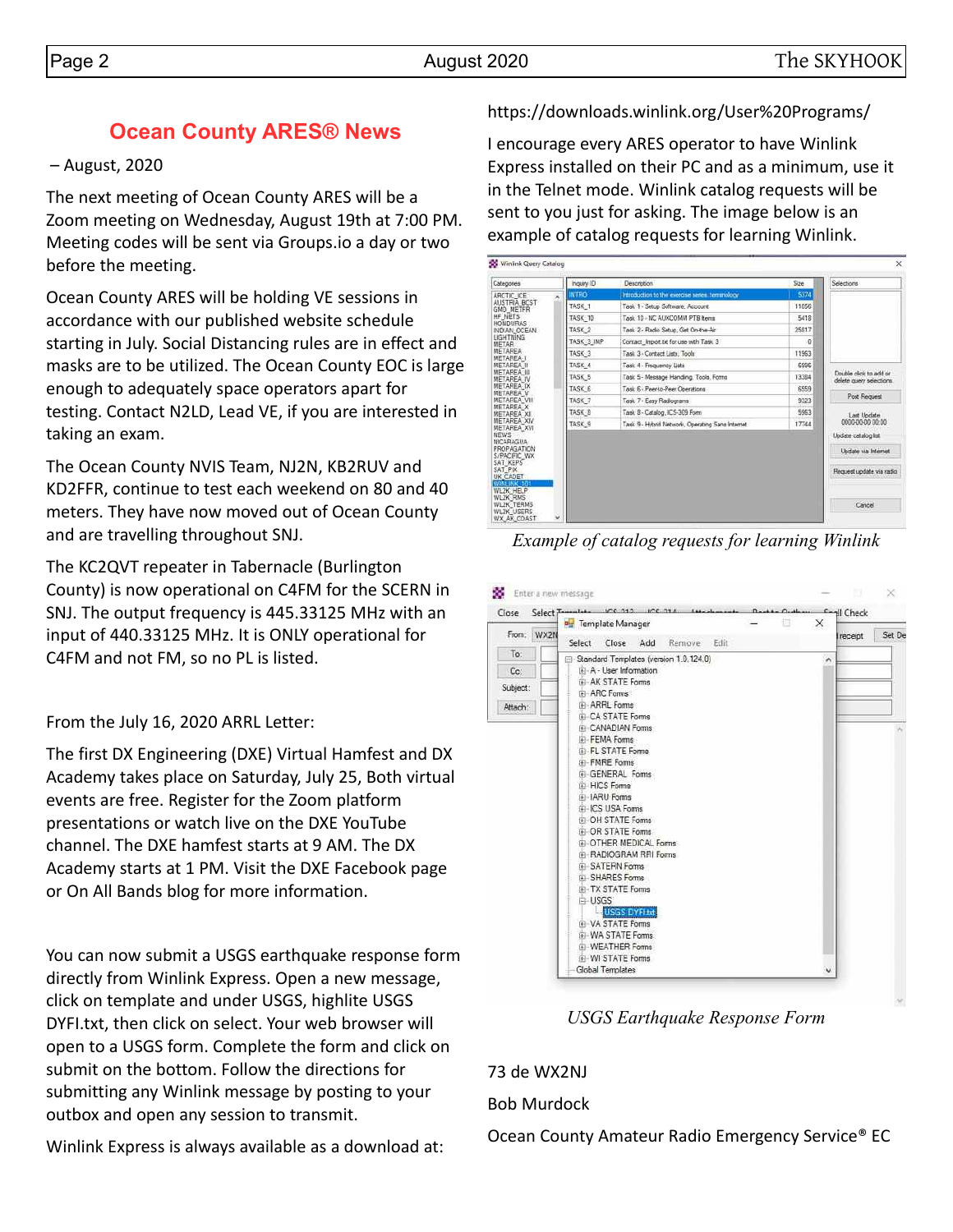## **Antennas And Grounds**

by John Roberts, KQ4WR

Every good ham station has to have at least one good antenna, and if it's an outdoor antenna, there must be a ground system sufficient to withstand a thunderstorm.

I had a next door neighbor who I saw putting a TV antenna atop his house. He was very safety-minded about most things, but I noted that the antenna was the highest thing in the immediate neighborhood and it didn't have ground wire of any kind!

As a good neighbor and friend, I cautioned him about including at least some lightning protection. He said he'd take his chances.

About a week later we had a thunderstorm, and he ended up with a burned-out TV set and burn spot in his living room floor.

So what should he have done?

Well, let's consider ham antennas. Maybe a wire from the house to a big tree sounds like a good idea. But what if the tree gets struck by lightning?

(Or if the wind blows it down, will the wire pull too hard on the house? But that's another consideration.)

So what do you need to protect your station (and home) from lightning? When you consider any outdoor antenna, start with the lightning ground system.

Please, before considering putting up any antenna, read the three-part article by KB2UYT in the June, July and August 2002 issues of QST:

<http://www.arrl.org/lightning-protection>

or W5BWC's fine article:

[https://www.bwcelectronics.com/articles/WP30A190.](https://www.bwcelectronics.com/articles/WP30A190.pdf) [pdf](https://www.bwcelectronics.com/articles/WP30A190.pdf)

You'll be glad you did. That's better than some day being sorry you did

#### **[Our VE Crew](mailto:lpuccio1@comcast.net?subject=VE)**

Larry [K2QDY](mailto:lpuccio071@gmail.com) (Liaison) 732-349-2950, Urb [W1UL,](mailto:urb@W1UL.com) John [KQ4WR,](mailto:kq4wr@arrl.net) Stan [KB2P,](mailto:kb2pd@hotmail.com) Steve [N2WLH,](mailto:n2wlh@yahoo.com) Larry [WA2VLR,](mailto:lloscalz@optonline.net) Tony [KD2GSO.](mailto:tonyk613@comcast.net)

*License exams are given by appointment at 7:00pm on the second Wednesday of each month at Holiday City South Clubhouse, Bldg A, which is at the corner of Mule Rd. and Santiago Dr.; Call Larry Puccio, K2QDY, at 732-349-2950 for an appointment.* 

*Directions: From either Route 37 W or Davenport Road, take Mule Road to Santiago Drive. Clubhouse A is the building nearest the street corner.*

#### **CLUB COMMITTEES**

| Refreshments:       |                    | Marge KD2LNT pearl1122@comcast.net |
|---------------------|--------------------|------------------------------------|
| Webmaster:          |                    | Steve N2WLH N2WLH@yahoo.com        |
| <u>Programs</u> :   | (open)             |                                    |
| Sunshine:           | Dave WA2DJN        | WA2DJN3@verizon.net                |
| Field Day:          | Larry <b>K2QDY</b> | 732-349-2950                       |
| <b>VE Sessions:</b> | Larry <b>K2QDY</b> | 732-349-2950                       |
| Membership:         | Doug <b>KC2TZC</b> | 732-928-2316                       |

#### **Holiday City Amateur Radio Club Toms River, New Jersey Web Site** [www.hcarc.us](http://www.hcarc.us/)

| President                           | <b>Carl Lee</b>     | W2PTZ         | 732 575-7558        |
|-------------------------------------|---------------------|---------------|---------------------|
| <b>Vice President</b>               | <b>Billy Locke</b>  |               | KD2MHA 732 281-0151 |
| <b>Secretary</b>                    | <b>John Perry</b>   | <b>KD2NDY</b> | 732-349-2705        |
| <b>Treasurer</b>                    | <b>Larry Puccio</b> | <b>K2QDY</b>  | 732-349-2950        |
| <b>Executive Board Doug Poray</b>   |                     | <b>KC2TZC</b> | 732-928-2316        |
| <b>Executive Board John Roberts</b> |                     | KQ4WR         | 732-966 4665        |
| <b>W2HC Trustee</b>                 | <b>Larry Puccio</b> | K2QDY         | 732-349-2950        |

Membership is open to all interested persons. Ham license is not required. Dues are \$25.00 per year, payable Jan  $1<sup>st</sup>$ . Members joining during the year will have the dues prorated. Family membership \$30.00 per family.

---------------------------------------------------------- Meetings are held on the first Thursday of every month, at 7:00 pm, except December.

Location: Meeting Room #1 in Holiday City South Clubhouse A. Directions: From either Route 37 W or Davenport Road, take Mule Road to Santiago Drive. Turn into the parking lot from Santiago Drive and park near the pool. Enter the building nearest the street corner..

The SKYHOOK is published monthly as the HCARC's official newsletter. Editor and Publisher:

John Roberts [KQ4WR](mailto:kq4wr@arrl.net) 7 Lincoln Ct. Whiting, NJ 08759-1505 e-mail [KQ4WR@arrl.net](mailto:KQ4WR@arrl.net) 732 966 4665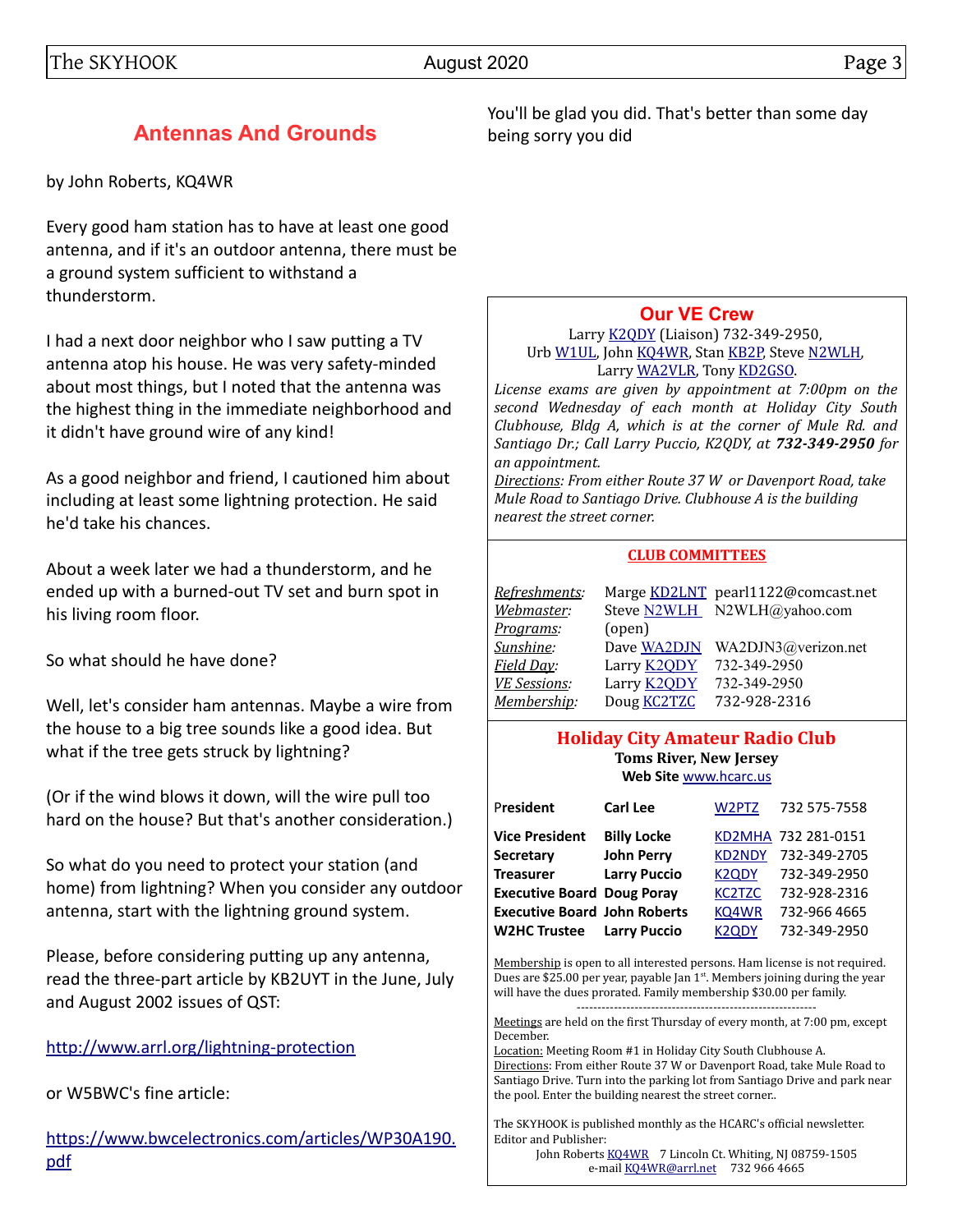# **DX by Larry Puccio K2QDY**

| <b>DATE</b> | TIME  | <b>FREQ</b> |            | MODE CALL          | <b>ENTITY</b>          | L <sub>OC</sub> | <b>MILES</b> | <b>DIR</b> |
|-------------|-------|-------------|------------|--------------------|------------------------|-----------------|--------------|------------|
| 7/03/2020   | 22:51 | 7.215       | <b>SSB</b> | K <sub>2</sub> C   | 13 Colonies GA         |                 |              |            |
| 7/03/2020   | 22:54 | 7.028       | <b>CM</b>  | K <sub>2</sub> E   | 13 Colonies DE         |                 |              |            |
| 7/03/2020   | 23:02 | 7.27        | <b>SSB</b> | K <sub>2</sub> J   | 13 Colonies NC         |                 |              |            |
| 7/04/2020   | 01:27 | 7.207       | <b>SSB</b> | K2B                | 13 Colonies VA         |                 |              |            |
| 7/04/2020   | 21:42 | 7.034       | <b>CM</b>  | K <sub>2</sub> D   | 13 Colonies CT         |                 |              |            |
| 7/05/2020   | 23:11 | 7.199       | <b>SSB</b> | K2H                | 13 Colonies MA         |                 |              |            |
| 7/05/2020   | 23:26 | 7.179       | <b>SSB</b> | K <sub>2</sub> C   | 13 Colonies GA         |                 |              |            |
| 7/06/2020   | 00:24 | 3.99        | <b>SSB</b> | <b>WM3PEN</b>      | Holmesburg ARC -Phila. |                 |              |            |
| 7/06/2020   | 00:35 | 10.107      | <b>CM</b>  | K2G                | 13 Colonies GA         |                 |              |            |
| 7/06/2020   | 21:51 | 7.027       | <b>CM</b>  | K <sub>2</sub> K   | 13 Colonies NH         |                 |              |            |
| 7/06/2020   | 22:24 | 7.028       | <b>CM</b>  | K2G                | 13 Colonies GA         |                 |              |            |
| 7/11/2020   | 01:06 | 3.535       | <b>CM</b>  | KC2IGE             | Massapequa Park, NY    |                 |              |            |
| 7/11/2020   | 17:03 | 14.235      | <b>SSB</b> | WP3R               | Puerto Rico            | FK68vm          | 1557         | <b>SSE</b> |
| 7/11/2020   | 17:06 | 14.275      | <b>SSB</b> | GR2HQ              | England                | I091wm          | 3506         | NE         |
| 7/11/2020   | 17:10 | 14.27       | <b>SSB</b> | NP4ET              | Puerto Rico            | FK68vm          | 1557         | <b>SSE</b> |
| 7/11/2020   | 17:16 | 14.226      | <b>SSB</b> | K1MM               | Orlando, FL            |                 |              |            |
| 7/11/2020   | 17:19 | 14.2        | <b>SSB</b> | WA5FWC             | Venus, TX              |                 |              |            |
| 7/11/2020   | 17:25 | 14.205      | <b>SSB</b> | TI <sub>2</sub> CC | Costa Rica             | EK80aa          | 2154         | <b>SSW</b> |
| 7/11/2020   | 17:30 | 14.217      | <b>SSB</b> | S50QQ              | Slovenia               | JN76hc          | 4269         | NE.        |
| 7/11/2020   | 17:35 | 14.262      | <b>SSB</b> | K4AB               | Hazel Green, AL*       |                 |              |            |
| 7/11/2020   | 17:36 | 14.274      | <b>SSB</b> | W1AW               | ARRL HQ Opers Club -CT |                 |              |            |
| 7/11/2020   | 17:40 | 14.338      | <b>SSB</b> | OL0HQ              | Czech Republic         | J070ec          | 4127         | NE.        |
| 7/11/2020   | 17:42 | 14.255      | <b>SSB</b> | PY4JW              | Brazil                 | GG87ja          | 4789         | <b>SSE</b> |
| 7/11/2020   | 22:58 | 7.191       | <b>SSB</b> | IO2HQ              | Italy                  | JN62ma          | 4343         | <b>ENE</b> |
| 7/11/2020   | 23:00 | 7.184       | <b>SSB</b> | GR2HQ              | England                | I091wm          | 3506         | NE         |
| 7/11/2020   | 23:02 | 7.161       | <b>SSB</b> | OL0HQ              | Czech Republic         | J070ec          | 4127         | ΝE         |
| 7/11/2020   | 23:06 | 7.158       | <b>SSB</b> | EF4HQ              | Spain                  | IN80dj          | 3620         | <b>ENE</b> |
| 7/11/2020   | 23:08 | 7.152       | <b>SSB</b> | US1Q               | Ukraine                | KO50mm          | 4732         | ΝE         |
| 7/11/2020   | 23:11 | 28.012      | <b>CM</b>  | I09HQ              | Italy                  | JN62ma          | 4343         | <b>ENE</b> |
| 7/11/2020   | 23:13 | 28.01       | <b>CM</b>  | TM0HQ              | France                 | JN18dt          | 3669         | ΝE         |
| 7/11/2020   | 23:17 | 28.017      | <b>CM</b>  | OL0HQ              | Czech Republic         | J070ec          | 4127         | NE         |
| 7/11/2020   | 23:19 | 28.016      | <b>CM</b>  | <b>VE9RAC</b>      | Ottawa, ON, Canada     | FN76aa          | 592          | NE         |

[Hazel Green, a suburb of Huntsville, was named in honor of a champion dairy cow - Ed]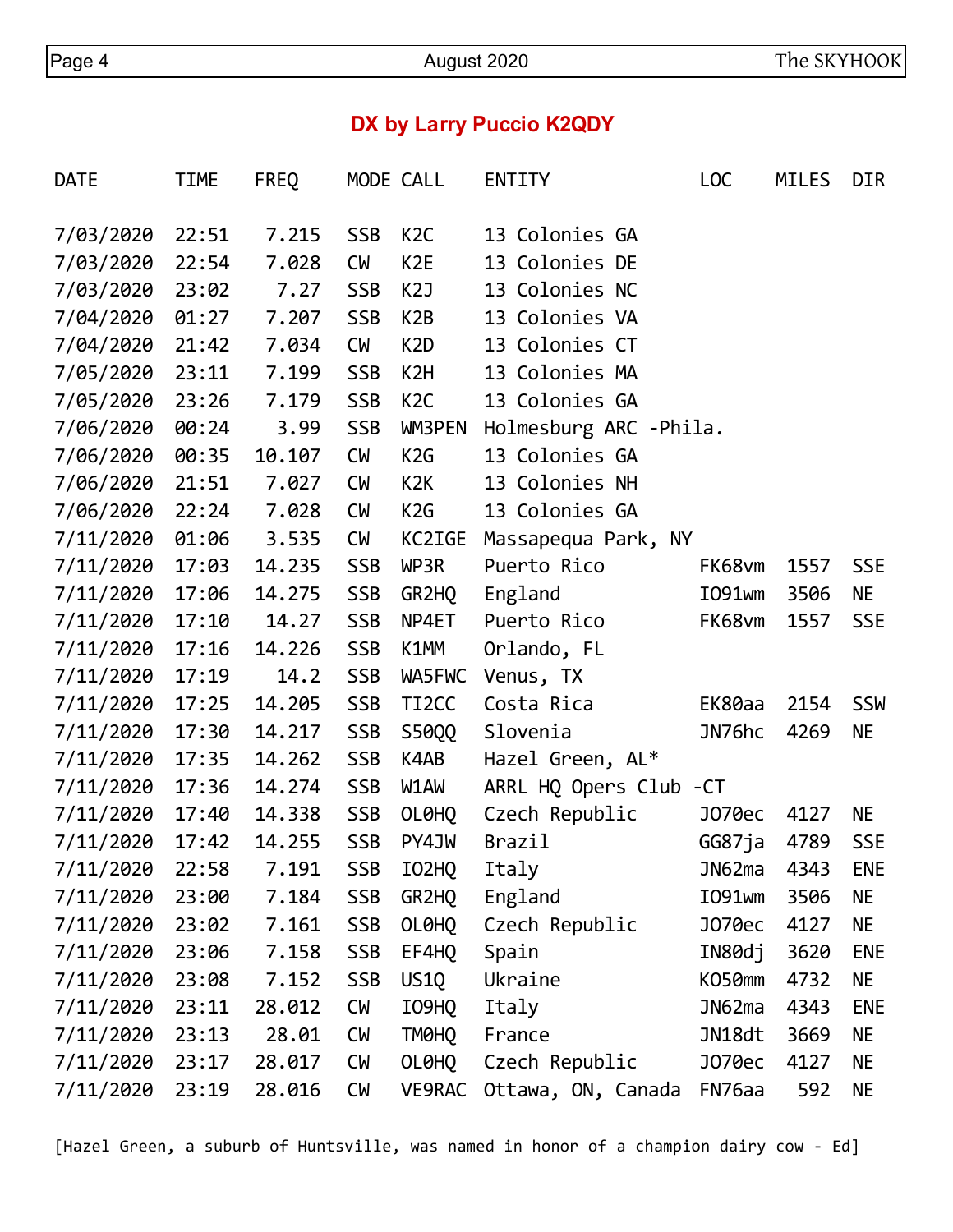

In alphanumeric order of Callsign *Italics if over 6000 miles*

Mode codes:  $8 = JTS$ ,  $c = QRS CW$ ,  $C = CW$ ,  $D = Digital$ ,  $J = JP4$ ,  $P = PSK31$ ,  $R = RTTY$ ,  $S = SSB$ ,  $T = SSTV$ .

Bands: "Low" usually means 160, 80 & 40m.

Many thanks to NG3K, Wikipedia, Google Maps, the ARRL, the RSGB, DXW, TDDX & QRZ.com for the data.

| <b>START</b> | <b>FINISH</b> | <b>ENTITY</b> | <b>CALLSIGN</b> | <b>IOTA</b> | <b>BANDS</b> | <b>MODES</b> | QSL via            | <b>LOC</b>   | Miles Dir |            | Info by                   |
|--------------|---------------|---------------|-----------------|-------------|--------------|--------------|--------------------|--------------|-----------|------------|---------------------------|
| Jul 29       | Aug 15        | Uganda        | 5X1RI           |             | 80-10m       | C S 8        | LoTW               | КЈ60ді       | 7090 E    |            | TDDX                      |
|              | Dec 31        | Japan         | 8N1ABIKO        | AS-007      |              |              | bureau             | 0M05au       | 6766      | NNW        | ARLB027                   |
| Aug 08       | Sep 15        | Ghana         | 9G5GS           |             | 80-10m       | S            | LoTW               | IJ95vm       | 5132      | Ε          | <b>DXNews</b>             |
| Mar 01       | Nov 01        | Tonga         | A35JP           | OC-049      | $160 - 6m$   | C S 8        | JA0RQV             | AG29ma       | 7693      | W          | TDDX                      |
|              | unk           | Switzerland   | HB15SOTA        |             |              |              | per opr            | JN37ma       | 3920      | <b>NE</b>  | ARLD027                   |
|              | Dec 31        | Czech Repub   | OL30DXC         |             | $80 - 6$     | CSD          |                    | J070ec       | 4127      | <b>NE</b>  | $\mathbf{L}_{\mathbf{L}}$ |
| Aug 02       | Aug 07        | Aruba         | P4/KM4VI        | SA-036      | 80-10m       | S            | LoTW               | FK52am       | 1915 S    |            | <b>DXNews</b>             |
| Aug 02       | Aug 08        | Aruba         | P4/NY4P         | SA-036      | 80-20m       | S            | LoTW               | FK52am       | 1915 S    |            | <b>TDDX</b>               |
|              | unk           | Antarctica    | <i>RI1ANM</i>   | AN-016      | 40-20m       | 8            | RX3ABI             | NC63mk 10540 |           | S          | ARLB027                   |
| Mar 02       | Dec 31        | Afghanistan   | T6AA            |             | $160 - 10m$  |              | S53R               | MM44nm       | 6790      | NNE        | TDDX                      |
|              | unk           | Corsica       | <b>TK4V00</b>   | EU-014      | $160 - 6m$   | C S          | DL8UW              | JN41lr       | 4168      | ENE        | ARLB027                   |
| Mar 07       | unk           | St. Martin    | T00A            | NA-105      |              |              | LoTW               | FK881b       | 1655      | <b>SSE</b> | <b>TDDX</b>               |
| Aug 22       | Sep 05        | St Kitts &N   | V47JA           | NA-104      | 160-6m       | $S_8$        | LoTW               | FK87pg       | 1713      | <b>SSE</b> | W5JON                     |
|              | Aug 31        | Australia     | VI50AWS         |             |              |              |                    | PG50aa 10912 |           | WNW        |                           |
| Aug 27       | Sep 07        | Easter I      | XR0YHM          | SA-001      | 80-10m       | S D          | LoTW, DK2HM DG52hv |              | 5158      | SSW        | <b>TDDX</b>               |
| Jul 30       | Nov 30        | Iraq          | YI/IU5HWS       |             | $40 - 10m$   |              | IU5HWS Dir         | LM23aa       | 6041      | ΝE         | <b>DXNews</b>             |
| Jul 01       | Jul 31        | Vanuatu       | YJ40IND         | $OC-035$    | $40 - 15m$   | 58 C         | TBA                | RH43am       | 8407      | W          | <b>TDDX</b>               |
|              | Dec 31        | Serbia        | YU2020IARU      |             |              |              | т.                 | KN04gv       | 4557      | ΝE         | ARLB                      |